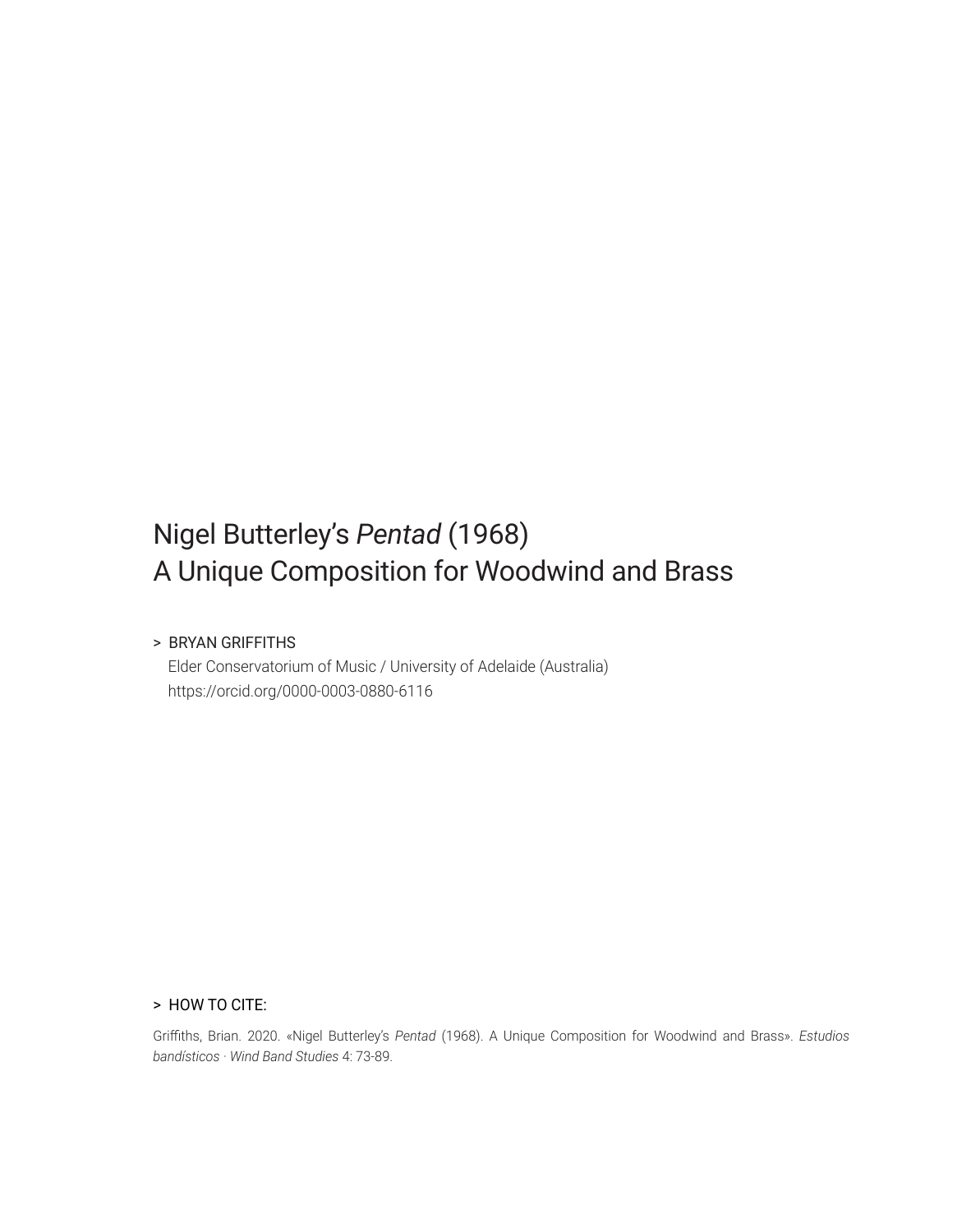#### ABSTRACT

Written for, premiered by and historically anchored to the Sydney Symphony Orchestra, Nigel Butterley's Pentad (1968) has, in recent years, become increasingly mobile in its adoption by the Australian wind band movement. A rare and innovative work for twenty-seven woodwind and brass instruments, Pentad exemplifies the modernist '60s in Australian music composition, which poses some barriers to immediately recognising its merits. Considering the work in the context of this period, as well as alongside developments in the wind band movement locally and abroad, this article aims to propagate new nodes for its reception with the further presentation of the 2017 critical-performative edition that has aided in its revival.

#### **KEYWORD**

Nigel Butterley, Australian Wind Bband Movement, Australian Modernism, Orchestral Wind Section, Australian Commission.

#### Acknowledgments

My thanks John Lynch and Alan Maddox and Terry Hughes for their generous feedback during the drafting process.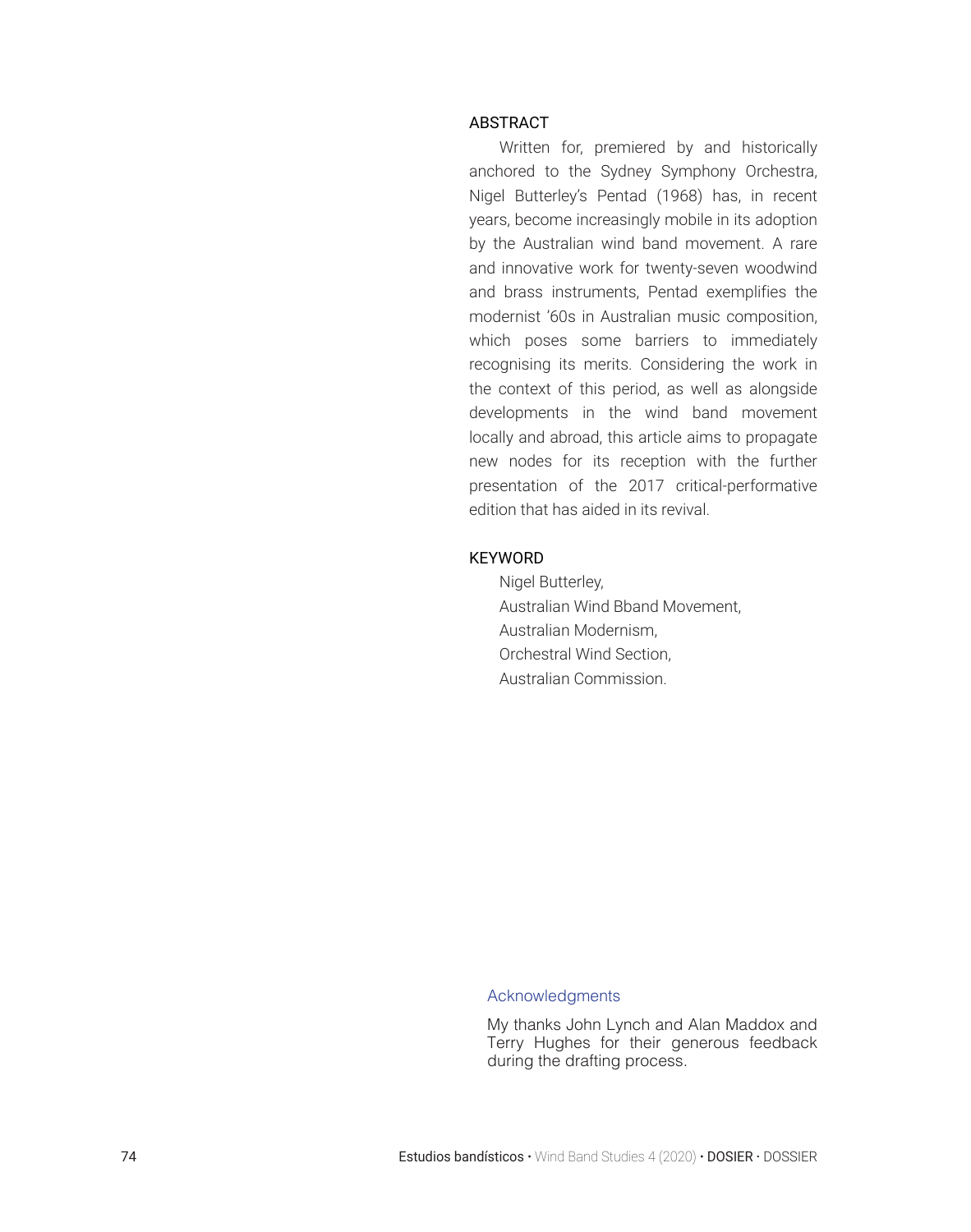Among the most fascinating twentieth-century works for winds to have emerged from the pen of an Australian composer is surely Nigel Butterley's Pentad. Commissioned by the University of Sydney to occasion the twenty-first anniversary of its music department's founding (Jones 2005, 402), the Sydney Symphony Orchestra (SSO) premiered the work in 1969, within a program of contemporary Asian, Australian and European compositions. Butterley wrote Pentad to accommodate the specific variety of instruments that comprised the then woodwind and brass sections of the SSO (Jones 2005, 402), which would remain the primary site of its performance over the ensuing two decades. Recent years, however, are exciting in the work's ongoing history, as we see it less glued to its place of origin and potentially entering wider circulation via the Australian wind band movement.

Except for a single 1977 performance by Chicagoland's Northwestern University Symphonic Wind Ensemble (which Butterley conducted himself), Pentad has otherwise only received Australian orchestral treatments, with the SSO's last in 1989. Thereafter, Pentad remained silent until its 2016 'resurrection' for a concert featuring all-Australian wind band repertoire with the Adelaide Wind Orchestra. Part of what facilitated its revival is the research presented here on its conception and compositional background, which includes surprising details revealed in the course of an interview with Butterley. This research culminated in the preparation of a new 2017 critical-performative edition, which prompted the work's most recent and highest-profile performance yet: in 2019, conductor John Lynch and the Sydney Conservatorium of Music's Wind Symphony took the work with them to Buñol, Spain, to showcase at the eighteenth conference of the World Association for Symphonic Bands and Ensembles (WASBE).

# Butterley and *Pentad*: Australian Modernism

The Sydney-based Butterley (b. 1935) would –alongside his most noted contemporaries Peter Sculthorpe and Richard Meale –establish himself as a leading voice in Australian music in the 1960s. This was a decade of significant transformation in Australian composition, characterised by an ardent embrace of the modernist aesthetic. While composers such as John Antill and Raymond Hanson of the preceding generation had sampled the modernist idiom,1 by the 1960s the establishment would deem their efforts, modernist or otherwise, 'derivative and old- fashioned' (McNeil 2010, 153); as a result, they would have little, if any, of the influence one might expect upon the generation succeeding them. Indeed, such was general regard for contemporary Australian composition at the time that Donald Pert, the then head of the University of

<sup>1</sup> Most notably Antill in his 1946 ballet, Corroboree, and Hanson in his Piano Sonata (1938-40, rev. 1963) and Trumpet Concerto (1947)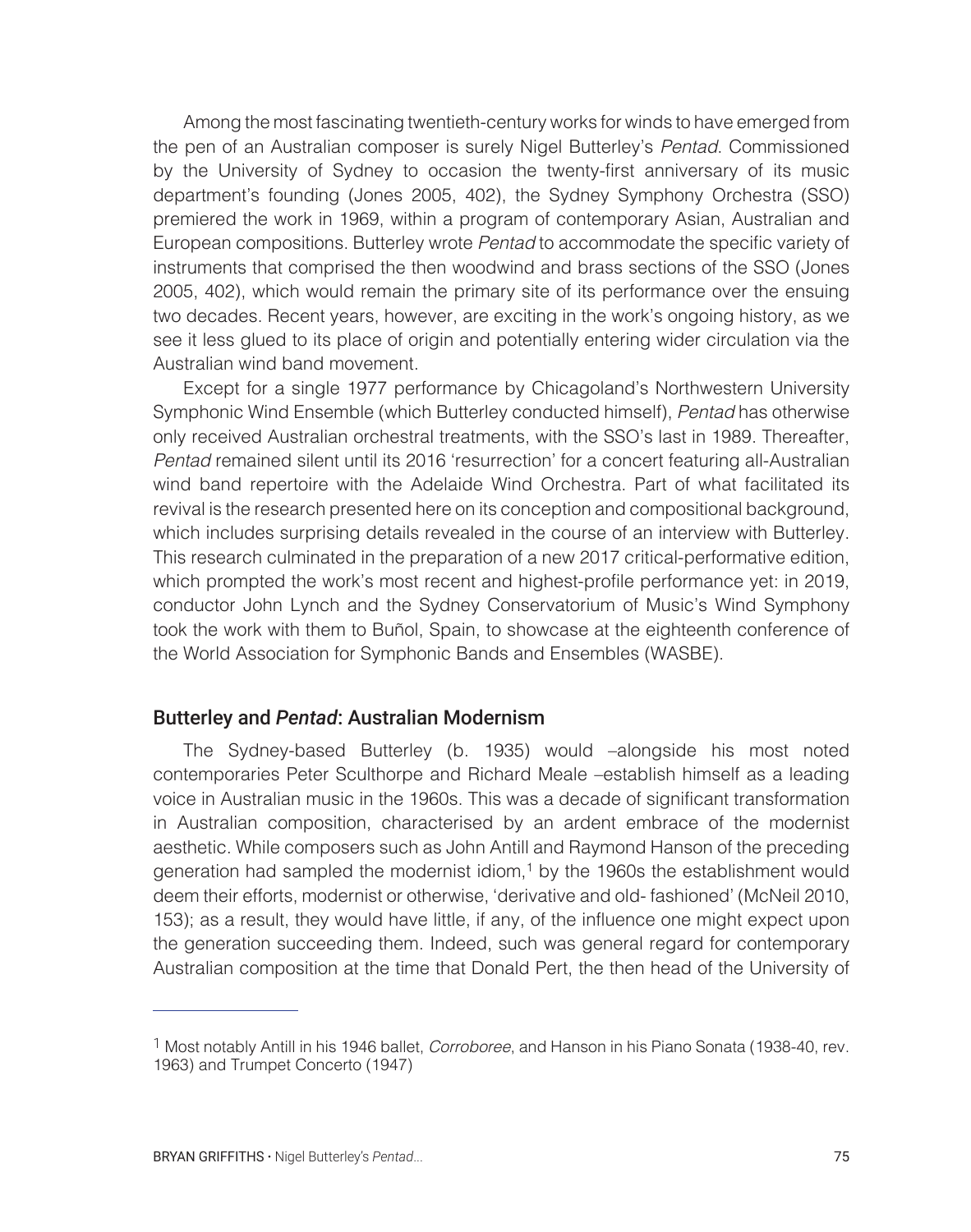Sydney's music department, retrospectively remarked that 'in 1956, there was really almost nothing worth performing in the way of strictly contemporary music in Australia' (Pert 1969).

So it was largely without direction from domestic precursors that the modernism of Butterley and others emerged. Instead, it was their overseas counterparts that would serve as their point of reference –but decidedly not for exercises in mimicry. Butterley and his generation sought to self-fashion their own techniques and practices, which yielded highly original modernist works (Covell 1967, 269). Wresting Australian composition from the stiflingly conventional musical tradition largely inherited from the British Empire, these works inaugurated a new level of sophistication and maturity of writing aligned with the contemporaneous developments of greater Europe (O'Connell 2000, 25).

Insofar as Butterley contributed to this shift, it began with his incorporation of serialist technique in his 1963 octet Laudes. In its expansion on the Pierrot ensemble we can spy an early attraction to the timbral potential of woodwind and brass instruments, with the flute and clarinet respectively doubling alto and bass, and the further addition of trumpet, horn and viola. Following Laudes, Butterley embarked, in Elliot Gyger's words, on 'an invigorating exploration of modernist possibilities' (2015, 1), pursuing them both theoretically and conceptually.

Where before he predominantly traded in the composition of choral music, various combinations of wind and percussion instruments would constitute a distinguishing trait of this period. For three amateur instrumental groups consisting of various recorders, woodwinds, brasses, percussion and optional strings, *Canticle of the Sun* (1965) is an example of Butterley narrowing the palette to winds and percussion alone. Though reincorporating choral elements, his radiophonic *In the Head the Fire* (1966) represents a finer tuning of specific ensemble configurations for winds, with an orchestral wind and brass section used as its basis and percussion, recorders, shofar and organ supplementing. Commissioned by what would become the Australian Broadcasting Corporation (ABC), In the Head the Fire was awarded the prestigious Prix Italia, bringing international attention to Butterley for the first time.

Interestingly, the presence of recorders persists in Music for Sunrise (1967), which features a minimum of seven, along with flute and percussion. And Butterley's first major orchestral work, Meditations of Thomas Traherne (1968), includes twenty-two descant recorders to be played by children. Compositions for the wind quintet with additional instrumentation also appeared, such as Butterley's strictest serialist work (Gyger 2015, 56), Variations (1967) and Carmina (1968, rev. 1990).

In an oeuvre principally defined by the communication of extra-musical concepts, Butterley's compositions, including Refractions (1969) and his Violin Concerto (1970), as well as the aforementioned Variations, would become noted for their abstract nature. And completed in December of 1968, Pentad, retaining Butterley's captivation with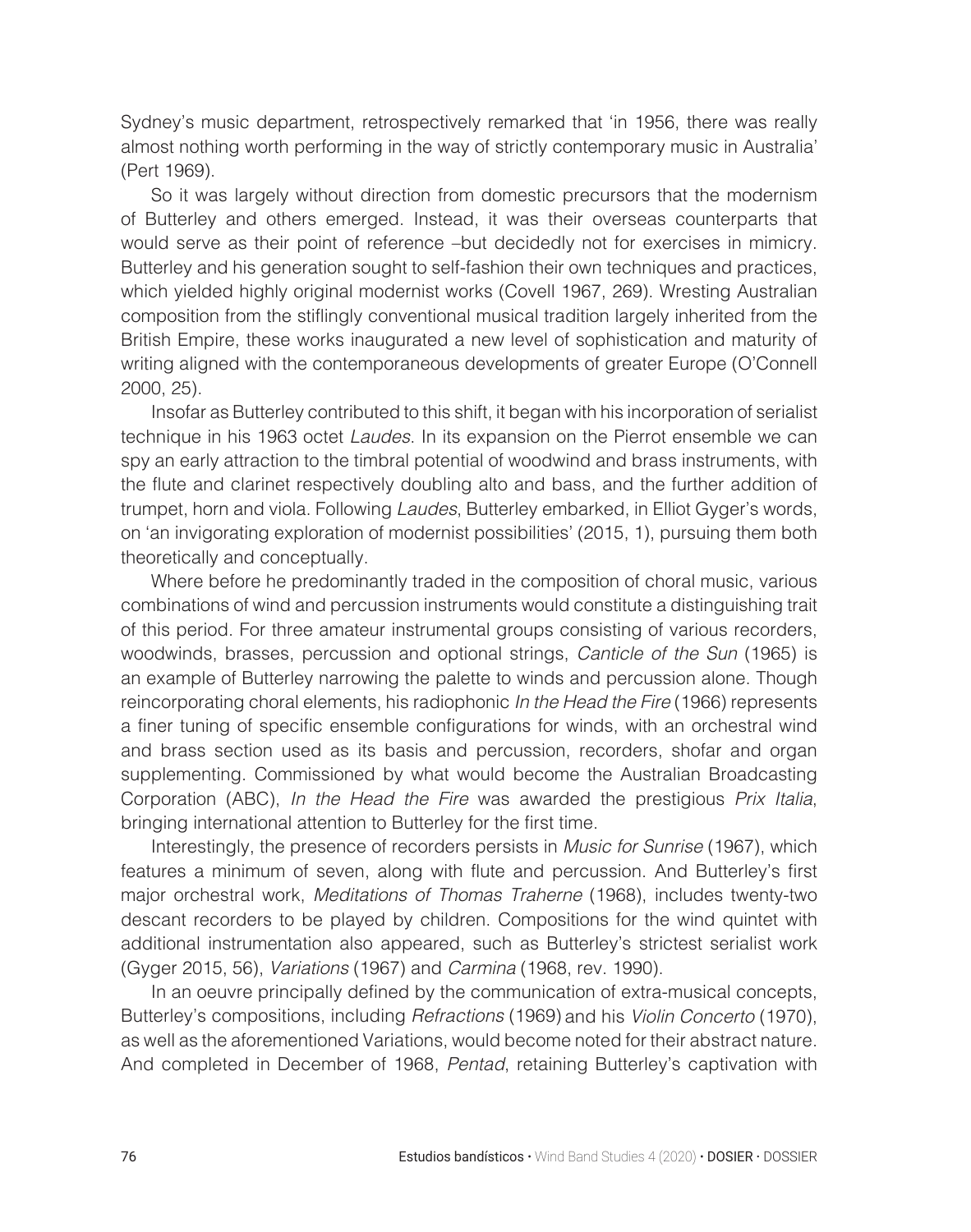winds, sits among these, but also artistically stands apart, marking with *Explorations* (1970), in Michael Hooper's estimation, the peak of Butterley's modernist powers (2019, 122).

Butterley's music, however, has never truly been regarded as 'aggressively modern' (Ford 1993, 165). In the mid-nineties, he even retrospectively described himself as 'an old-fashioned modernist'2 and admitted that he found the strict adherence to serialism arid (Ford 1993, 166-167). Rather, Butterley utilised the principles of dodecaphony as a starting point and the discussed works of his middle period feature polyphonic and heterophonic textures derived from, but not rigidly beholden to, the technique (Gyger 2015, 2–3). In Pentad, two motives in particular exemplify this practice: one uses the ordered repetition of an eleven note-row as the basis for alterations such as retrograde, truncation, transposition and resequencing; the other takes a seven-note pitch-set as the basis for creating a rhythmically complex heterophonic texture. Other motives feature dense chordal masses and aleatoric gestures, and another—uniquely, if simply—is but a distant monophonic line.

# Deconstructing *Pentad*

Elliot Gyger has provided a robust analysis of Pentad amongst a study of Butterley's complete works to date (Gyger 2015, 96-100). For readers already familiar with Gyger's, the following analysis will offer new and slightly revisionary interpretations. These will hopefully intrigue and encourage readers to seek out the work for further study and performance and provide a fresh foundation for approaching it, particularly among prospective conductors.

Pentad is an unusual work in Butterley's corpus in that its title reflects the form of its composition. The five motivic ideas –each distinct in design, assembly, expression, texture, and orchestration– seemingly heighten their contrast between one another through their successive statements, where each motive is stated a total of five times. The motives grow, diminish, or alternate in dynamic; intensify or remain consistent in their texture; expand, recede or maintain a constant length; and vary in their orchestration. Their chronological arrangement, however difficult to formally rationalise, is resultantly musically fulfilling, as their ever interchanging order of presentation, when combined with their ensuing development, provides a sense of pacing, conversation, and even paints larger structures in play. Following Gyger's table of the work's structure (Gyger 2015, 97), I have provided a similar table below (fig. 1, following page) with additional information relevant to our discussion.

<sup>2</sup> Strachan, Laurie. 1995. "Beyond 60." The Weekend Australian, June 3, 1995.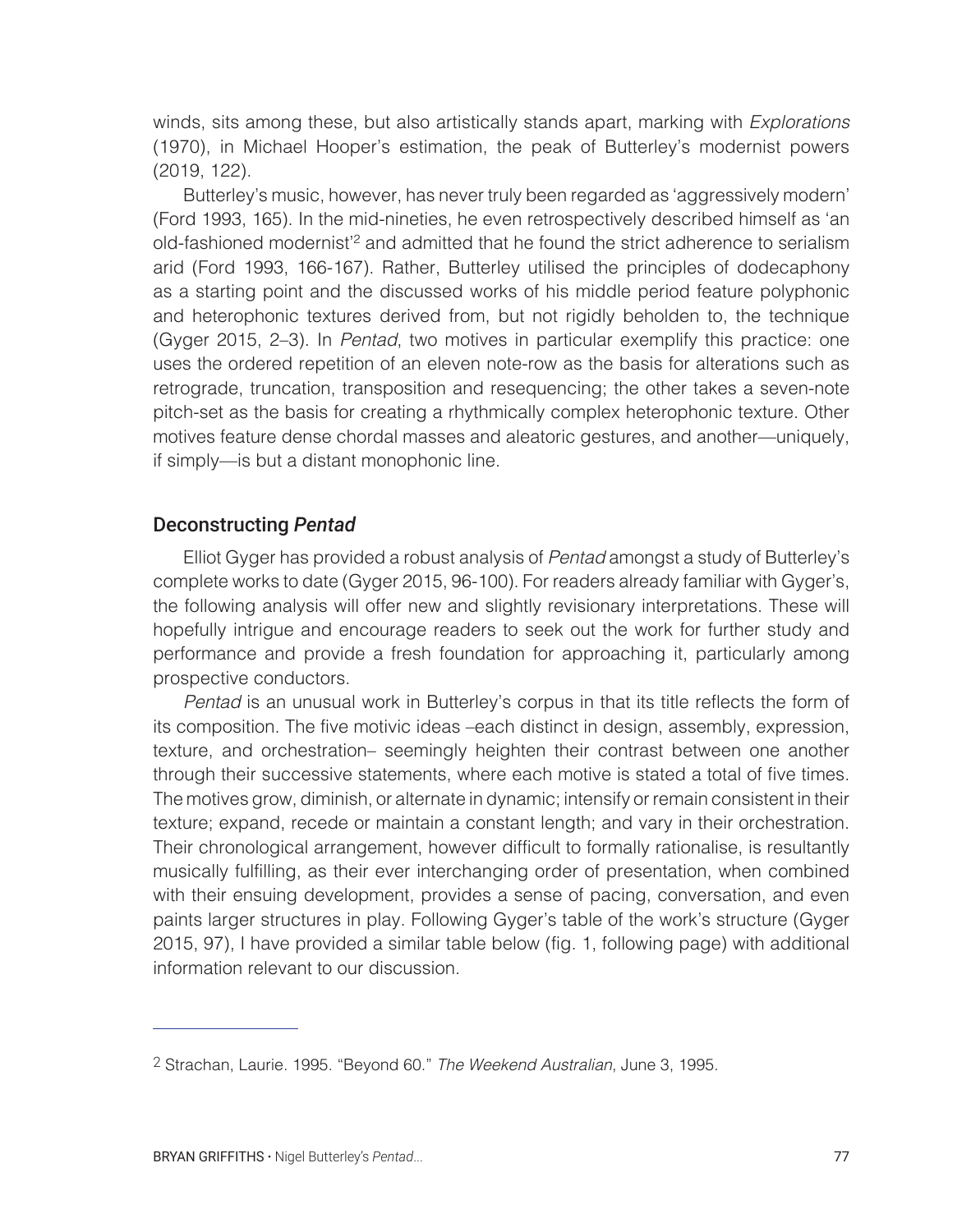| Figure         | Motive         | Duration/phrasing | Dynamics          | Tempo |
|----------------|----------------|-------------------|-------------------|-------|
|                | A1             | 5 bars            | mp, mf, f, ff     | 48    |
| $\mathbf{1}$   | <b>B1</b>      | 4 bars            | $\mathcal{F}_{0}$ | 108   |
| $\overline{c}$ | C <sub>1</sub> | 5 bars            | $_{pp}$           | 72    |
| 3              | A2             | 5 bars            | m f               | 48    |
| $\overline{4}$ | D <sub>1</sub> | 7 bars, 4 phrases | mp                | 48    |
| 5              | E1             | 4 bars            | $\boldsymbol{p}$  | 48    |
| 6              | <b>B2</b>      | 7 bars            | $\mathcal{f}$     | 108   |
| 7              | E <sub>2</sub> | 4 bars            | $_{pp}$           | 48    |
| 8              | C <sub>2</sub> | 5 bars            | mp                | 72    |
| $\overline{9}$ | D <sub>2</sub> | 6 bars, 3 phrases | mp                | 48    |
| 10             | A <sub>3</sub> | 5 bars            | mp, f             | 48    |
| 11             | E <sub>3</sub> | 4 bars            | $\boldsymbol{f}$  | 48    |
| 12             | A4             | 2 bars            | $\boldsymbol{p}$  | 48    |
| 13             | B <sub>3</sub> | 10 bars           | f f               | 108   |
| 14             | <b>B4</b>      | 11 bars           | $_{pp}$           | 108   |
| 15             | C <sub>3</sub> | 5 bars            | m f               | 72    |
| 16             | D <sub>3</sub> | 5 bars, 3 phrases | mp                | 48    |
| 17             | E4             | 4 bars            | $_{pp}$           | 48    |
| 18             | D <sub>4</sub> | 4 bars, 2 phrases | $\boldsymbol{p}$  | 48    |
| 19             | A <sub>5</sub> | 5 bars            | $_{pp}$           | 48    |
| 20             | D <sub>5</sub> | 3 bars, 2 phrases | $_{pp}$           | 48    |
| 21             | C4             | 5 bars            | $\mathcal{F}_{0}$ | 72    |
| 22             | <b>B5</b>      | 14 bars           | ∯                 | 108   |
| 23             | C <sub>5</sub> | 5 bars            | ff                | 72    |
| 24             | E <sub>5</sub> | 4 bars            | mp, p, mf, pp     | 48    |

Figure 1. Structure of *Pentad*

Pentad opens in a dramatic fashion, where the pitches B-flat, C and B-natural are successively layered in octaves upon one another, boldly forming a cluster. Assembling as the first portion of motive A, these three pitches are consistent throughout each reiteration and, with the exception the final statement, are all articulated the same number of times: the B-flat thrice, the C twice and the B-natural once (echoing the three, two, one! countdown one might lead before the start of a work). In the final statement, however, they are each articulated only once. Their orchestration and dynamics are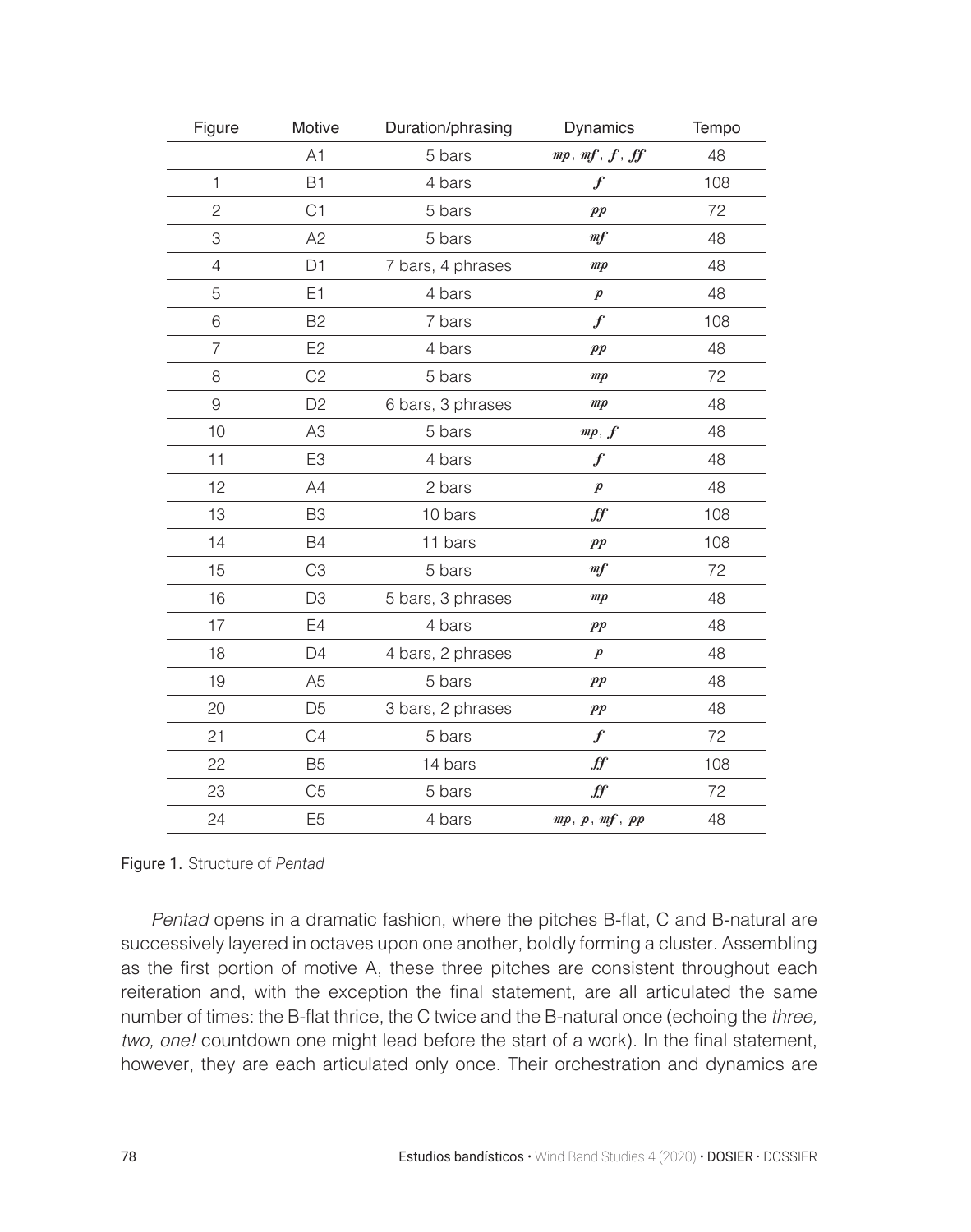always varied, yet are always sounded in octaves –single or multiple. The total duration of each pitch incrementally decreases across each statement, neatly corresponding to the number of articulations they each receive: the B-flat decreases by three quavers in duration, the C by two and the B-natural by one (see fig. 2, which revises Gyger's analysis of this work).

| Statement      | Pitch            |                | Durations of each<br>articulation<br>(in quavers) |                | <b>Total duration</b> |
|----------------|------------------|----------------|---------------------------------------------------|----------------|-----------------------|
| A1             | <b>B-flat</b>    | 13             | 6                                                 | 5              | 24                    |
|                | C                | 11             | 3                                                 | i.             | 14                    |
|                | <b>B-natural</b> | 6              |                                                   |                | 6                     |
| A2             | <b>B-flat</b>    | 11             | 6                                                 | $\overline{4}$ | 21                    |
|                | С                | 10             | 2                                                 |                | 12                    |
|                | <b>B-natural</b> | 5              | $\overline{a}$                                    |                | 5                     |
| A <sub>3</sub> | <b>B-flat</b>    | 11             | $\overline{4}$                                    | 3              | 18                    |
|                | C                | 9              | 1                                                 | ٠              | 10                    |
|                | <b>B-natural</b> | $\overline{4}$ |                                                   |                | $\overline{4}$        |
| A4             | <b>B-flat</b>    | 10             | 3                                                 | 2              | 15                    |
|                | C                | 6              | 2                                                 |                | 8                     |
|                | <b>B-natural</b> | 3              |                                                   |                | 3                     |
| A <sub>5</sub> | <b>B-flat</b>    | 12             | ٠                                                 | ä,             | 12                    |
|                | C                | 6              |                                                   |                | 6                     |
|                | <b>B-natural</b> | $\mathcal{P}$  |                                                   | ٠              | $\overline{c}$        |

Figure 2. Motive A, Pitch Durations of Part 1

The second portion of the motive features quasi-aleatoric flourished figures –to be played as quickly as possible– above a homophonic accompaniment. Orchestration and dynamics are again varied throughout each reiteration; however, each statement successively expands in duration, balancing the ever shortening three pitches in the first portion and thus maintaining a total length of exactly five bars per statement.

Motive B is in immediate contrast to motive A, where in its first three occurrences a dense texture of eleven chords is successively cycled through in the woodwinds and horns. The remainder of the brass instruments abruptly punctuate these chords at various points, duplicating the pitches already sounding. On inspection, these chords each consist of four distinct voice-parts, which are collectively assigned to the four voices that each comprise the woodwind and horn sections. In the first and second statements of the motive, the four voices appear in the sequence as outlined in figure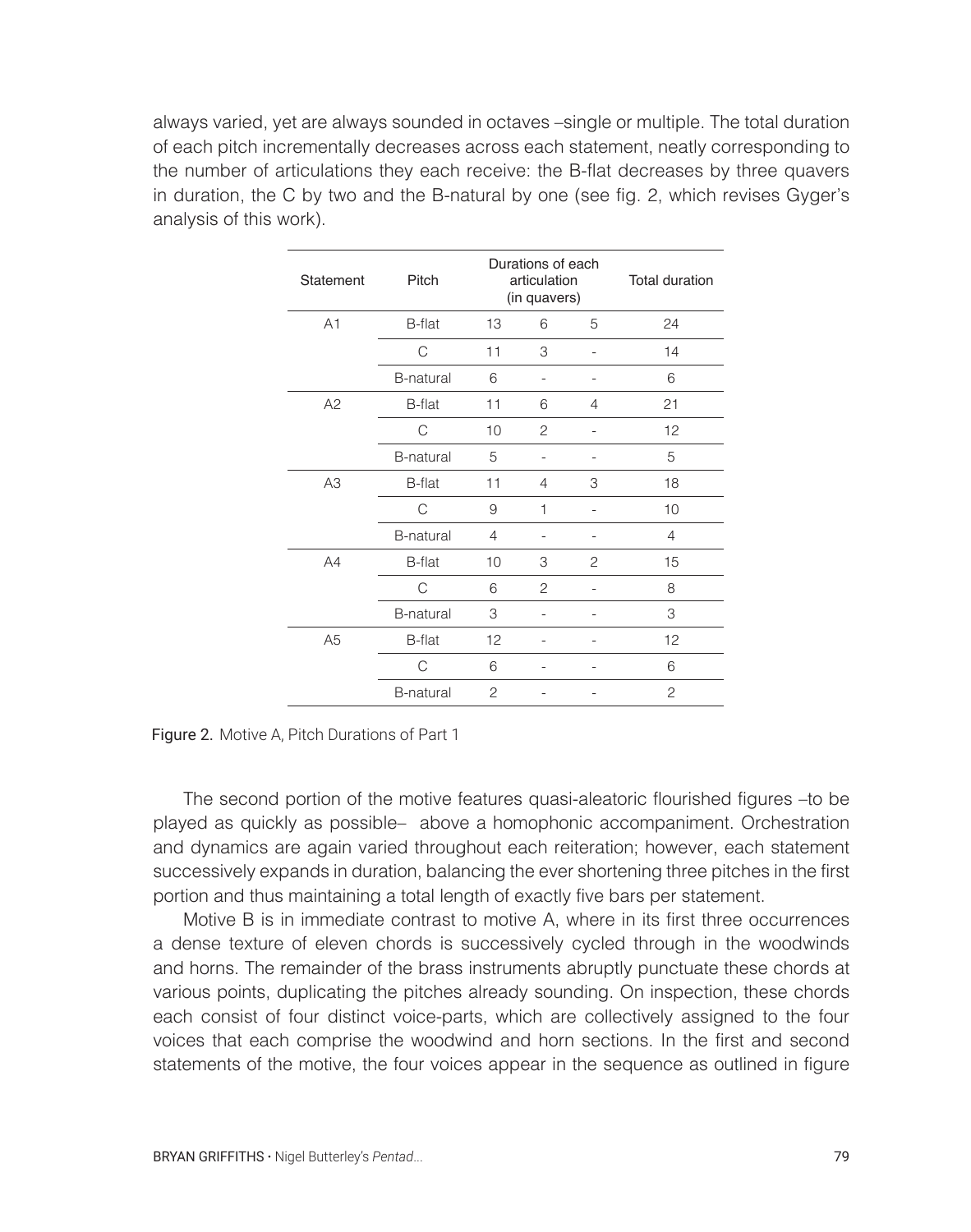3 (following page); in the second statement, however, their sequence begins three notes later than the first. Each sequence is heard in full before repeating, but the rhythm is always varied. The final cycle of each sequence is often not completed before the statement concludes.



Figure 3. Motive B, Statements 1 and 2

In the third statement of the motive, this cyclic sequence is disrupted. Taking the first voice as an example (fig. 4), the eleven-note sequence is first heard twice in full and, while retaining the fundamental sequence of pitches, appears incomplete in its next three cycles. The remaining three voices follow, in parallel, the same pattern as the first voice: two complete sequences and three differing truncations.



Figure 4. Motive B, Statements 3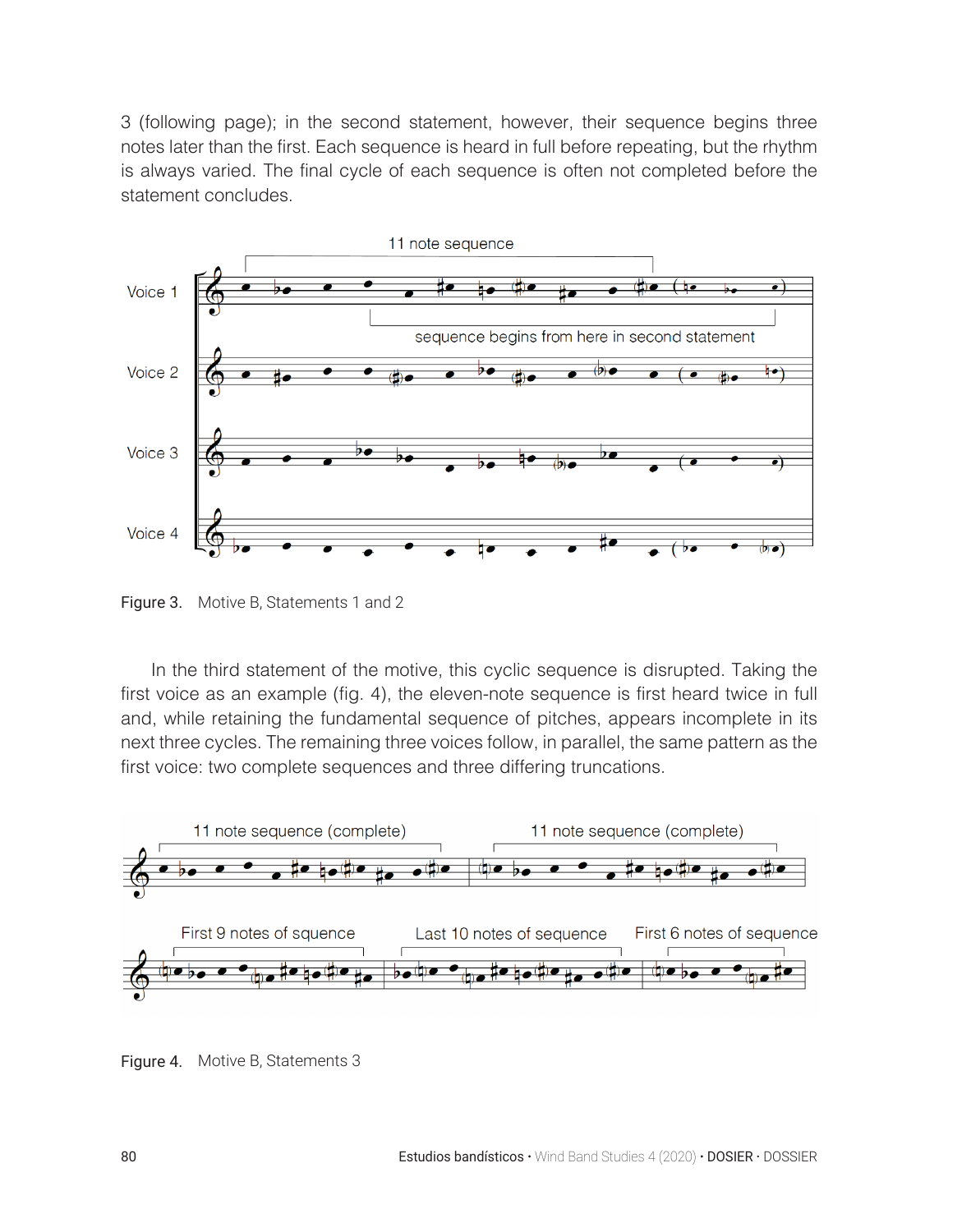By the fourth statement, the construction of the four voices becomes somewhat more developed. Here, the ensemble divides into three rhythmically distinct groups, with the first group being rhythmically similar to the prior statements of the motive, yet now only consisting of three voices. Each voice is doubled by two instruments – assigned to two of the oboes, the cor anglais, and the three trumpets– but unlike the third statement of the motive, the note sequences are again presented as complete before repeating. At first, these three voices' construction and sequence may appear to be new (fig. 5), yet they are actually based upon the voices as heard previously in the second statement: voice 1 is as voice 1 of the second statement; voice 2 is a combination of voices 2 and 3 of the second statement with the exception of a new pitch (marked in red); and voice 3 is a combination of voices 3 and 4 of the second statement, again with the exception of a new pitch (again marked in red).



Figure 5. Motive B, Statements 4, Group 1

The specific construction of these voices is illustrated further in figures 6 and 7, where arrows are used to indicate the selection of pitches from the previous voices that now constitute each new voice of this group. It is interesting to note the newly introduced pitch is a B-natural in both cases, although occurring at different points in each voice's sequence.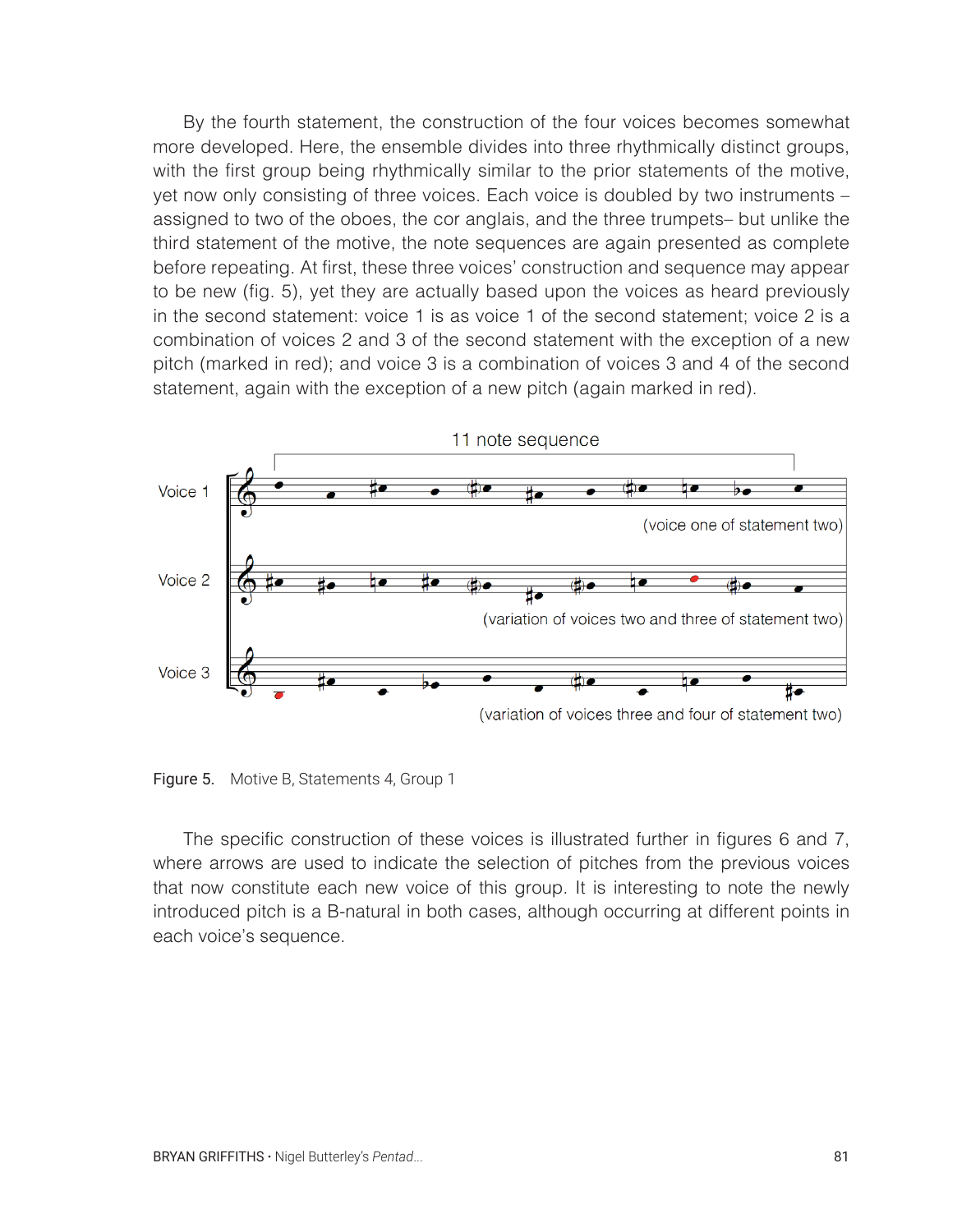

Figure 6. Motive B, Statements 4, Group 1: Construction of Voice 3



Figure 7. Motive B, Statements 4, Group 1: Construction of Voice 3

Group 2 of the fourth statement –assigned to the piccolos, flutes, third oboe, E-flat clarinet and two B-flat clarinets– is a simple reiteration of the four voices that comprise the eleven-note sequence as presented in the first statement (see fig. 3). Group 3, on the other hand, presents this same eleven-note sequence in retrograde, with minor alterations to several pitches in voices 2 and 3. These pitches are marked in red in figure 8. Again, the fourth voice is omitted.

The fifth and final statement of motive B once again splits the ensemble into three rhythmically distinct groups. Group 2 uses the same four voices that appeared in first statement (see fig. 3), here assigned to the bassoons, horns and tuba. Group 3 uses the three voices of the third group from the fourth statement (similar to statement one with minor alternations and in retrograde; see fig. 8), where each voice is doubled in the trumpets and trombones. And beginning two bars later, group 1 –again being the most rhythmically familiar to the first three statements of the motive– returns to the original four voices heard in the first two statements, though just as in the second statement, it begins its sequence three notes later than the first.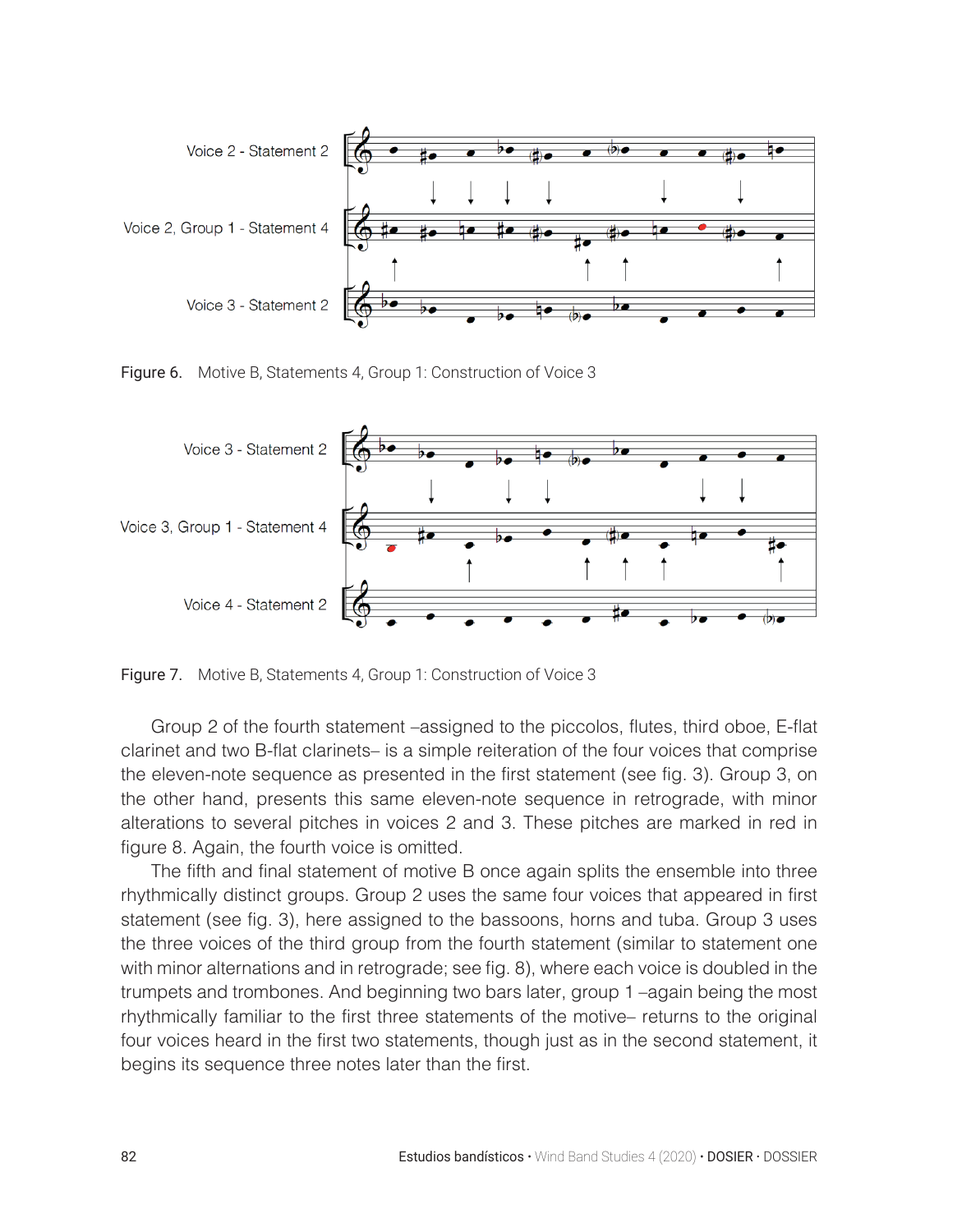

\*All voices are in retrograde to how they appear in this example. Pitches marked in red are a variation to how each voice appears in statement one

Figure 8. Motive B, Statements 4, Group 3

Despite of their complexity of arrangement –both conceptually and aurally– the fourth and fifth statements of the motive are intriguing and fascinating to hear. The fourth statement, in particular, offers contrast to the third statement heard immediately before, in dynamic, texture and sound-mass, while the fifth statement propels itself energetically into the final statement of motive C (the penultimate section of the work), creating a sense of climax and culmination of both motives' developmental trajectory, as well as of the composition as a whole. In addition to its development as discussed above, motive B also expands in duration through each successive statement. Opening with a mere four bars in its first occurrence, an additional three bars are added to each reiteration –although with the exception of a single bar in the fourth iteration– so that the final statement lasts for fourteen measures.



Initial transposition

Figure 9. Motive C, Seven Notes Pitch Set

By contrast, motive C instead retains the same length of five bars throughout the work. Furthermore, where motive B is largely based upon the construction of three or four cyclic tone-rows heard in homo-rhythmic groups, motive C (fig. 9) instead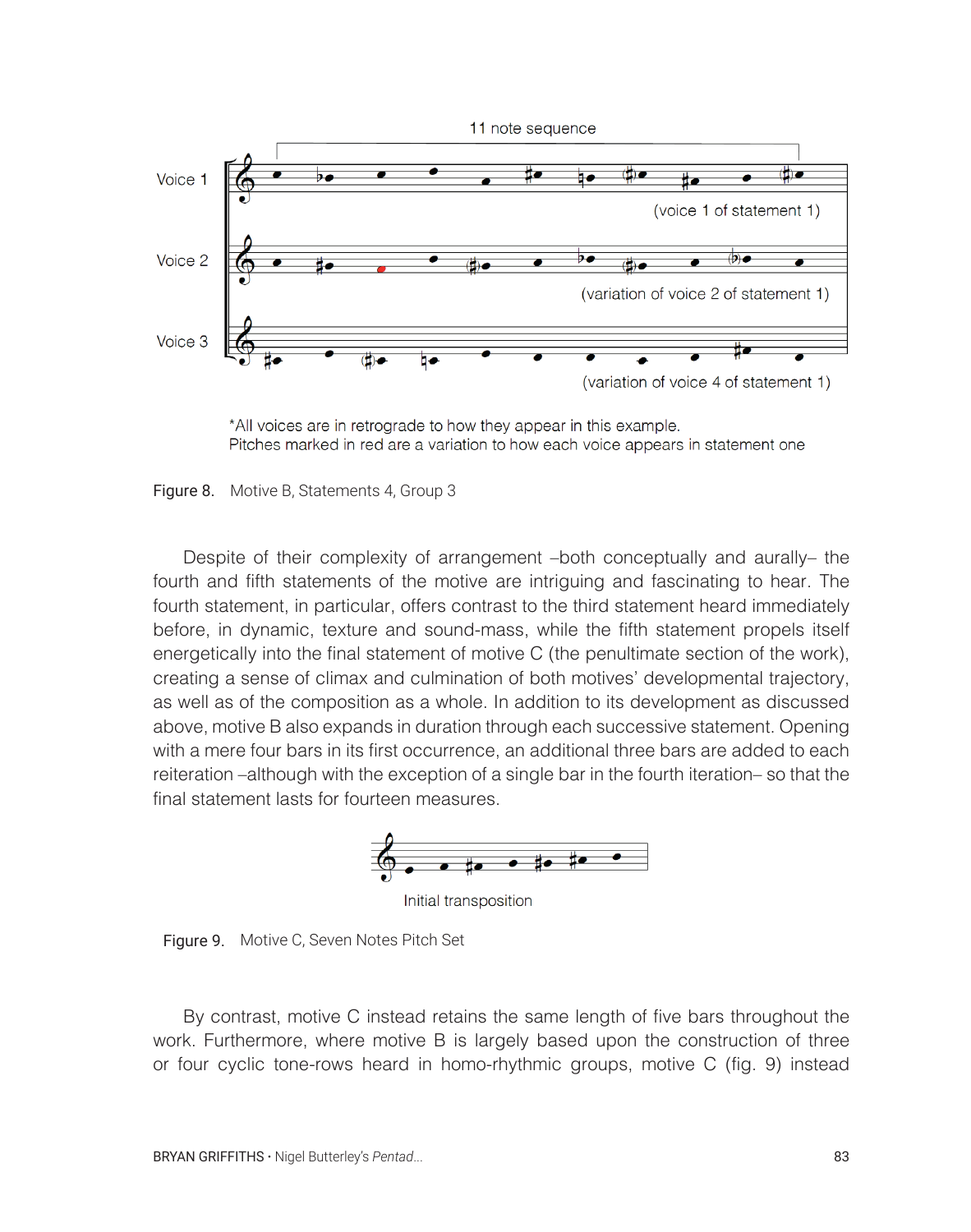follows a cyclic sequence of a seven note pitch set '0134567i' (Gyger 2015, 99) that is simultaneously presented by rhythmically distinct instruments, forming a heterophonic texture. Across the five appearances of the motive, this pitch set appears in three distinct sequences and three distinct transpositions, although each instrument is assigned only one sequence and one transposition in each statement. Similarly, only two sequences and two transpositions of the pitch set are ever presented in each statement.

Each instrument cycles through its sequence, either forward or in retrograde, and is assigned a specific rhythm (for instance, triplet-quavers, semiquavers, quintuplequavers etc.). In addition to this layer, a small cluster of either three or four pitches briefly interjects this texture. This layer itself is either sounded as block chords, or ornamented with flutter-tonguing, trills, or rhythmically measured alternations between two of the assigned pitches.

Beginning in the first statement, these two distinct textures are each presented by one group of instruments: the cyclic pitch set material is assigned to the trumpets and first two trombones, while the pitch-clusters are flutter-tongued by the horns, third trombone and tuba. Each successive reiteration until the fifth statement adds a further layer of the cyclic pitch set material, but always orchestrated independently from each other layer. By the final statement an extra pitch-cluster is instead added in the trumpets, but where these chords were ornamented before, this cluster is not. Further to this successive layering, the dynamic level is also increased in each reiteration, starting from pianissimo and concluding at fortissimo. As such, the first statement is quietly sparse and includes moments of silence between the two textures, whereas the fifth statement, consisting of two pitch-cluster layers and four independent layers of the cyclic pitch set material, is an almost overwhelming cacophony of sound.

Out of all of the motives, D is the simplest and most distinct in its design and execution. As a monophonic line, the phrase (fig. 10) is gradually weaved through various instrumental combinations, though prominently in the woodwind instruments. This orchestration technique is not similar, as might seem, to Webern's pointillistic klangfarbenmelodie, but rather to what Gyger has described as 'a shifting blend of timbres, evolving as the line itself evolves' (Gyger 2008). The motive is consistent in dynamic, marked as mezzo-piano for its first three iterations, before diminishing to piano and pianissimo for the two final statements respectively. Similarly, where the first statement is comprised of four distinct phrases lasting for a total of seven measures, each reiteration subsequently loses the first bar of the previous statement, so that in its final appearance the motive only consists of two phrases lasting for three bars. This is in contrast to the successive expansion of motive B, creating a sense of balance between the two motive's diverging trajectories.

The final motive, E, consists of two homo-rhythmic layers; the first layer alternates between a pair of dense chords while the second does likewise with a further, different pair. These four chords remain constant throughout the motive's five appearances,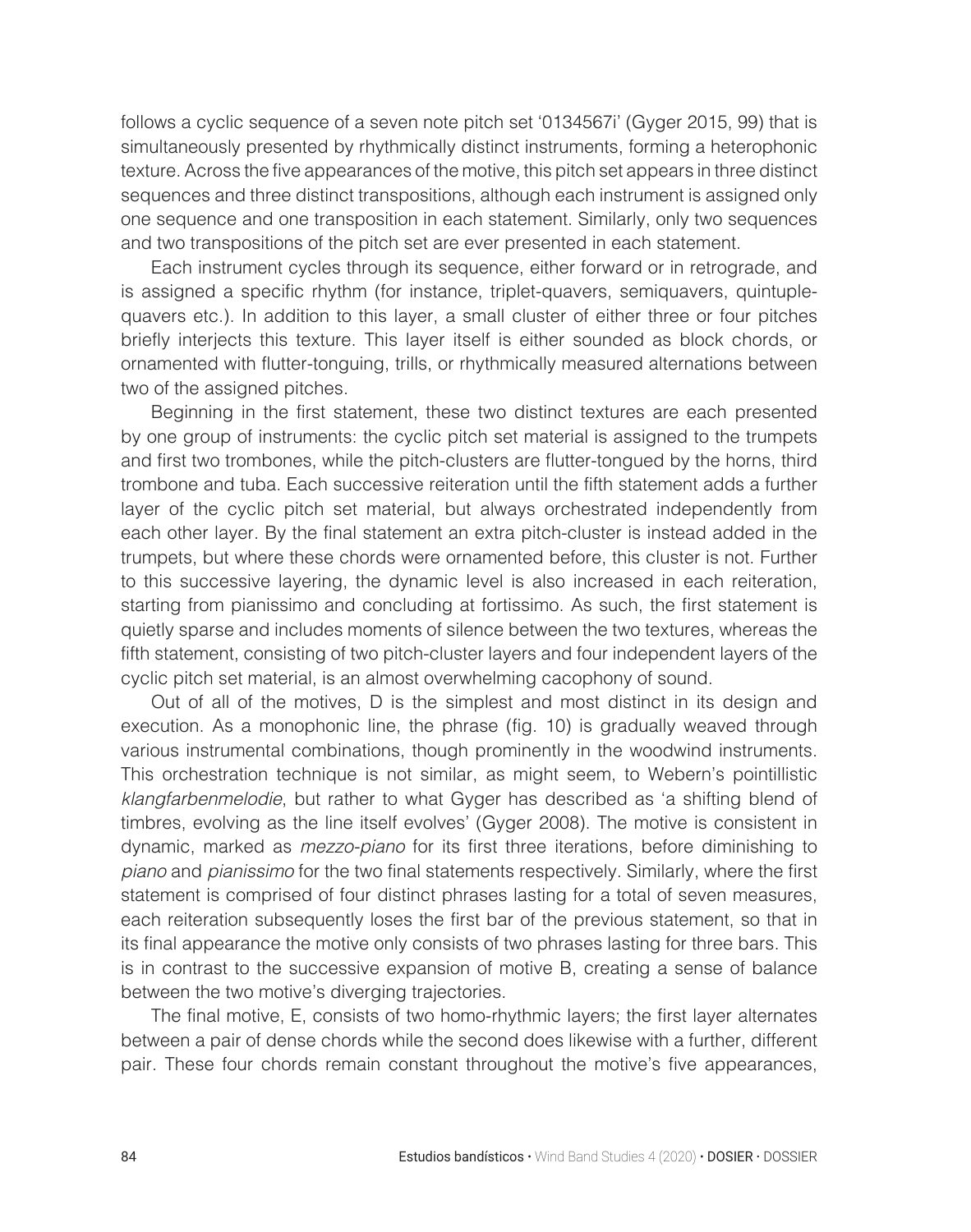

Figure 10. Motive D

which are consistently four bars in length, the final bar always being a 6/4 measure. The interest in this motive's trajectory, however, is in its variation of dynamic, the voicing of the four chords, and their orchestration. With the exception of its fifth reiteration –also the last motive to be stated in the work– the dynamics are always collectively applied and are constant throughout each statement. This motive's orchestrations represent some of the most interesting approaches in the work. For instance, in the fourth statement of the motive, the second layer is assigned to the flutes and piccolos in mid to high register, and the trombones and contrabassoon in mid to low register. By contrast, the second statement assigns the first layer to the mid-range of the horns and first trombone, and the second to the low registers of the double reeds and clarinets.

# A Wind Band Work? Evaluating *Pentad* and Its Compositional Background

However complex the construction of *Pentad's* motives and their progressive development are –particularly the motives B and C –the work can simply be appreciated more facilely, perhaps as a varied journey through five motives and their ever-changing organisation. Nonetheless, responses to the work have been mixed. Reviewing a performance by the SSO in 1989–the last given to date by that orchestra– Roger Covell asserted in The Sydney Morning Herald that 'Pentad wears its 20 years well' and 'was reassuringly alive' (1989). Laurie Strachan reporting in The Australian, on the other hand, questioned the work, commenting that 'although there was some interesting music here, it was hard to grasp where it was all going and why' (1989). That the piece is described as 'febrile', 'sour' (Murdoch 1975, 51), 'static and restrained' (Strachan 1989) and, even in the case of Covell (1989), 'gruff', 'dense' and 'stiff', alludes to the challenges posed by its general aesthetic. Butterley himself has noted a comparable reaction from musicians alone to his music from the 1960s: 'I have a feeling that the SSO was largely antagonistic to new works through that period. The musicians were apprehensive and, to composers, not really encouraging. I always felt on the outer. Some player would always look for wrong notes, or would relish finding something you'd written which was not suitable for their instrument' (quoted in Sametz 1992, 281).

Given their level of abstraction and modernism, the difficulty in finding a receptive appreciation of Butterley's works from this period has not gone remarked. In the same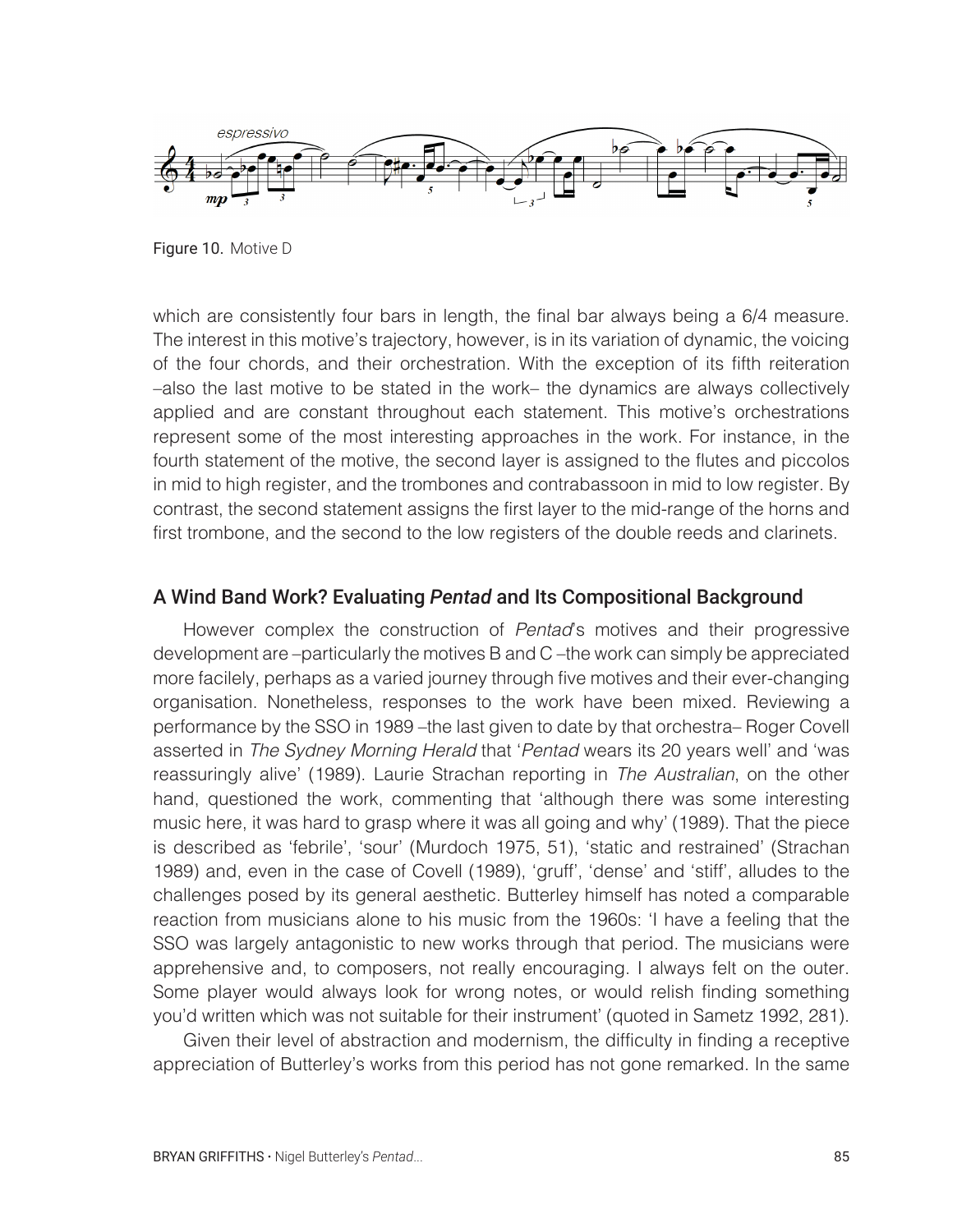1989 review in The Australian, Strachan commented that none of Butterley's music had really engaged with the general public, despite its positive reception from his peers (1989). Yet in spite of such accounts, Pentad's instrumentation has permitted it to be performed by orchestras and wind bands alike, and this has seen the work performed by both mediums at the professional, pro-am and educational level. Although Pentad was specifically written with the number and variety of the SSO's wind section in mind, a question arises if Butterley had any knowledge of the wind band movement. Did the seriousness of its renewal after 1945 influence his choice of instrumentation? Moreover, was Butterley aware of other notable works from the period for alike orchestration?

To answer the second question first: both Jones (2005, 415) and Gyger (2015, 100) have several parallels between Pentad and Igor Stravinsky's Symphonies of Wind Instruments specifically (1920, rev. 1947). Indeed, it seems plausible that Pentad may have taken some inspiration from Stravinsky's work, since in 1961 while Stravinsky was touring Australia, the ABC, where Butterley was working at the time, presented a high-profile concert performed by the Victorian (now Melbourne) Symphony Orchestra that included Symphonies among its program.3 In addition, when Stravinsky also appeared on tour with the SSO that year, Butterley attended a rehearsal with him and the orchestra, although their program excluded Symphonies (Buzacott and Australian Broadcasting Corporation 2007, 309).

But any propulsive energy derivable from an Australian wind band movement remained largely nascent until the founding of the Australian Band and Orchestra Directors Association in 1985. Prior, the movement appears to have existed primarily within the schooling system, the Australian Defence Forces through the establishment of the Australian Army School of Music in 1953 (later the Australian Defence Forces School of Music) and the Australian Army Band Corps in 1968. One wind band to have taken an active role, however, was the Australian Broadcasting Commission National Military Band (ABCNMB), which was formed from 1934. The band seems to have stimulated some interest and promotion of the medium in Australia until its cessation in 1951, although its repertoire appears to have largely consisted of transcriptions (Hardy 1995, 26). Given the infancy of the movement in Australia, we can appreciate that Butterley was not concerned with writing specifically for the wind band itself, and upon enquiry, he had only a passing knowledge of the ABCNMB (Butterley, 2016).

The concurrent developments in the United States were, however, also surprisingly unfamiliar to Butterley (Butterley, 2016).4 This was likely, in part, due to the uneasy

<sup>3</sup> The concert program in Melbourne included The Fairy's Kiss Divertimento (1928, rev. 1950), Symphonies of Wind Instruments (1920, rev. 1947) and Jeu de cartes (1936) (Buzacott and Australian Broadcasting Corporation 2007, 308).

<sup>&</sup>lt;sup>4</sup> The development of the movement at this time was primarily driven by the emergence of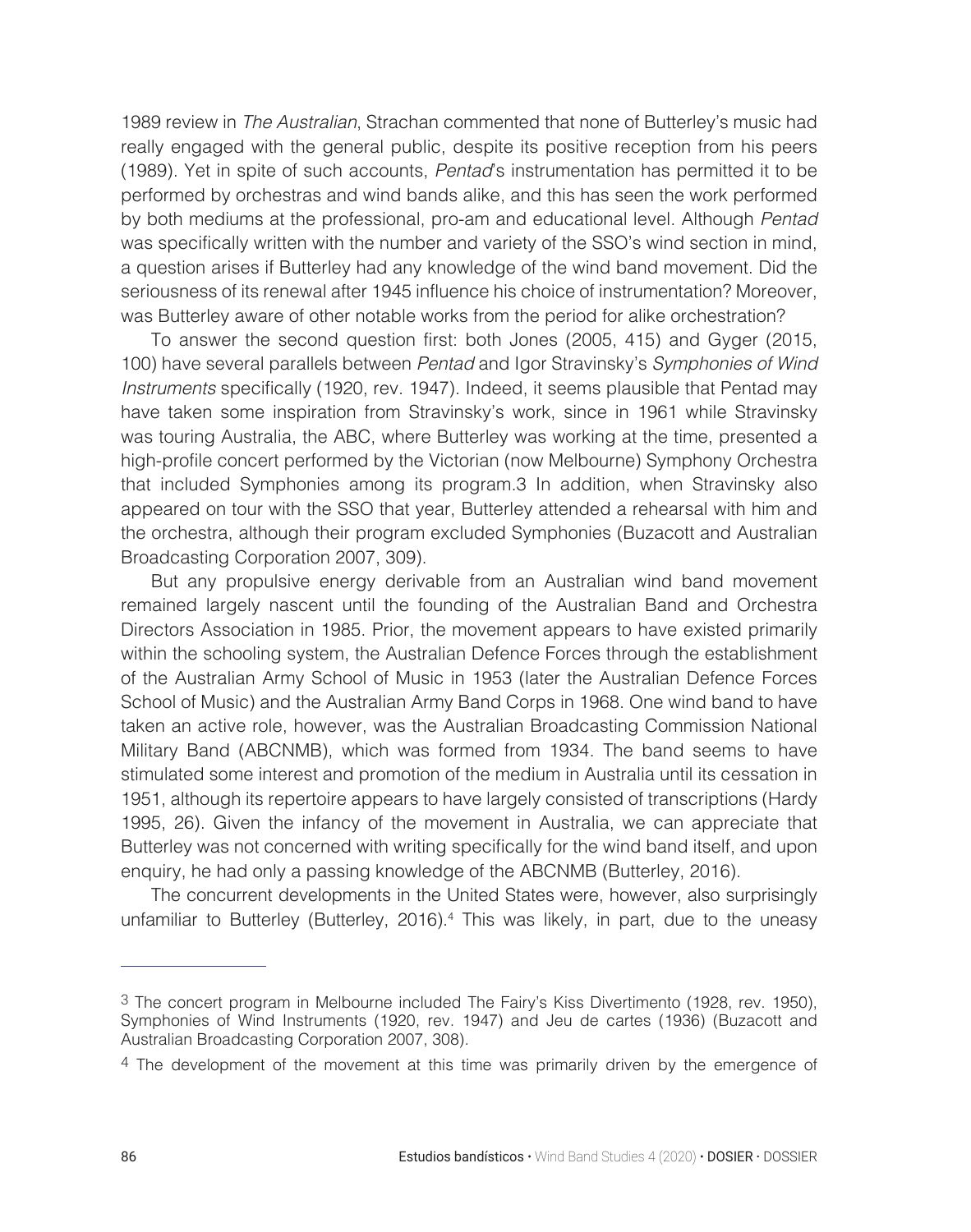| Woodwinds                                                                                                             | <b>Brass</b>                                    | Other<br>instruments                                  |
|-----------------------------------------------------------------------------------------------------------------------|-------------------------------------------------|-------------------------------------------------------|
| 6 flutes<br>2 piccolos<br>2 oboes<br>2 cor anglais<br>6 clarinets<br>2 bass clarinets<br>6 bassons<br>2 contrabassons | 6 horns<br>6 trumpets<br>6 trombones<br>2 tubas | <b>9ercussion</b><br>harp<br>jeyboards<br>double bass |

Woodwins Brass 2 piccolos 2 flutes 3 oboes cor anglais E-flat clarinet 2 clarinets bass clarinet 3 bassons contrabasson 4 horns 3 trumpets 3 trombones tuba

Figure 11. Instrumentation: American Wind Symphony Orchestra

Figure 12. Instrumentation: Pentad (1968)

divide between the wind band movement and the other more traditionally recognised mediums of western classical music that Butterley associated with and composed for. The geographical distance between the US and Australia would have, no doubt, also played a part, as would have the capacity of the wind band movement in Australia at the time to sincerely import these developments. Nevertheless, Butterley's unawareness of the American Wind Symphony Orchestra (AWSO) is especially interesting, given that the ensemble's distinct instrumentation closely resembles that of Pentad's. Omitting the saxophones and euphoniums that almost are always commonly found in a traditional wind band, the AWSO is instead modelled on the variety of woodwind and brasses found in the modern symphony orchestra. These forces are, for the most part, doubled in number, with percussion, harp, keyboards and a double bass added to complete the ensemble.

Given the uniqueness of the AWSO's instrumentation, Boudreau initiated an ambitious commissioning project, which by 1972, had generated over two hundred compositions for the ensemble. Not only do many of these works use a similar instrumentation to Pentad, they are intriguingly also of a similar musical aesthetic; a large number of the composers commissioned by Boudreau were in fact 'purposefully avant-garde and from outside the traditional wind band world' (Caines 2012, 76). It is not inconceivable, then, that Butterley as an outsider to the wind band movement could have been one of these composers commissioned by Boudreau and Pentad, an avant-garde work for its time in Australian composition, one of the many representative works of this idiom in the ensemble's repertoire. Yet, the resemblance of Pentad's aesthetic to many of the AWSO's works is, of course, purely coincidental, and there is no indication that Butterley's choice of instrumentation for the work was a stipulation of its commission by the University of Sydney (Jones 2005, 402). Enquiring on this point,

Frederick Fennell's wind ensemble concept from 1952 and Robert Boudreau's establishment of the American Wind Symphony Orchestra in 1957.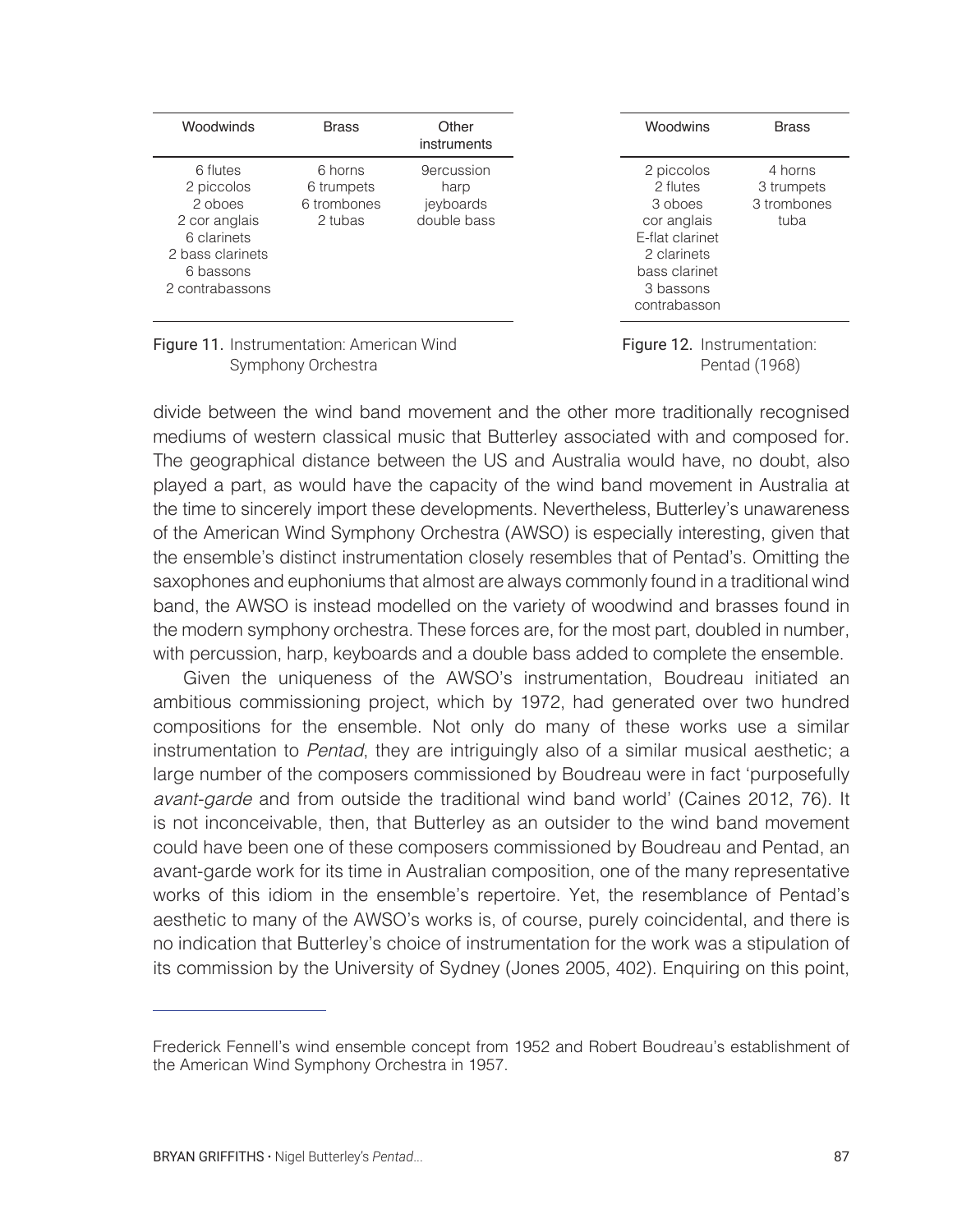Butterley stated, 'I wanted to write something different to what I'd done before. I'd written pieces for string orchestra, I've written for full orchestra, and I wanted this piece to be different. And that principle applies to every piece that I've written, I should think' (Butterley, 2016).

# *Pentad* Today

Whereas the vast majority of the wind band works for the AWSO's unique instrumentation were a result of commission by that very ensemble, Pentad, for alike instrumentation, was instead composed out of Butterley's own determination to write differently. Consequently, I suggest that the work be considered not as a wind band work per se, but rather as an orchestral work distinctly for wind instruments that the wind band movement may then enthusiastically adopt amongst a larger sphere of repertoire. Beyond Stravinsky's Symphonies, there are a number of equivalent works that have been incorporated into the wind band repertoire, such as Michael Tippet's Mosaic from his Concerto for Orchestra (1962-63), Steven Stucky's Funeral Music for Queen Mary (1992) and Magnus Lindberg's Gran Duo (1999-2000).

In the same way that much of the AWSO's repertoire exhibits, these orchestral wind works often typically depart from the more traditional musical idioms associated with wind band music, sometimes quite radically. Incorporating them in the wind band's repertory, then, has not only broadened the depth and scope of our medium's musical aesthetic, but also furthered and incited new and unique compositions written specifically for the wind band. Such works, however, can often make for challenging listening for both performers and audiences, who without guidance or explanation, may be unenthusiastic in their reception. Yet, far from being a 'dry' and 'stiff' example of abstraction, I contend that Pentad is a creative, intelligent and even playful rendition of Australian modernism, which with a little introduction can in fact understood and appreciated by all.

Composed at a time when Australian composition was shearing its inherited musical heritage and forging ahead in new directions, Pentad singularly captures Butterley's individual approach to, and exploration of the modernist aesthetic. In spite of its composition outside of the sphere and influence of the broader wind band movement, the work has come to be embraced by that movement locally as an example of a respected Australian composer writing for the medium at a time when few others were. For the Australian wind band movement, Pentad represents an important contribution to our relatively young repertory and, for the movement internationally, it is a fascinating example of modernist wind writing. Just as Stravinsky's *Symphonies* is now regularly performed by orchestras and wind bands alike, so too deserves Pentad. This criticalperformative edition of the work is available through the Australian Music Centre (Butterley, 2017).